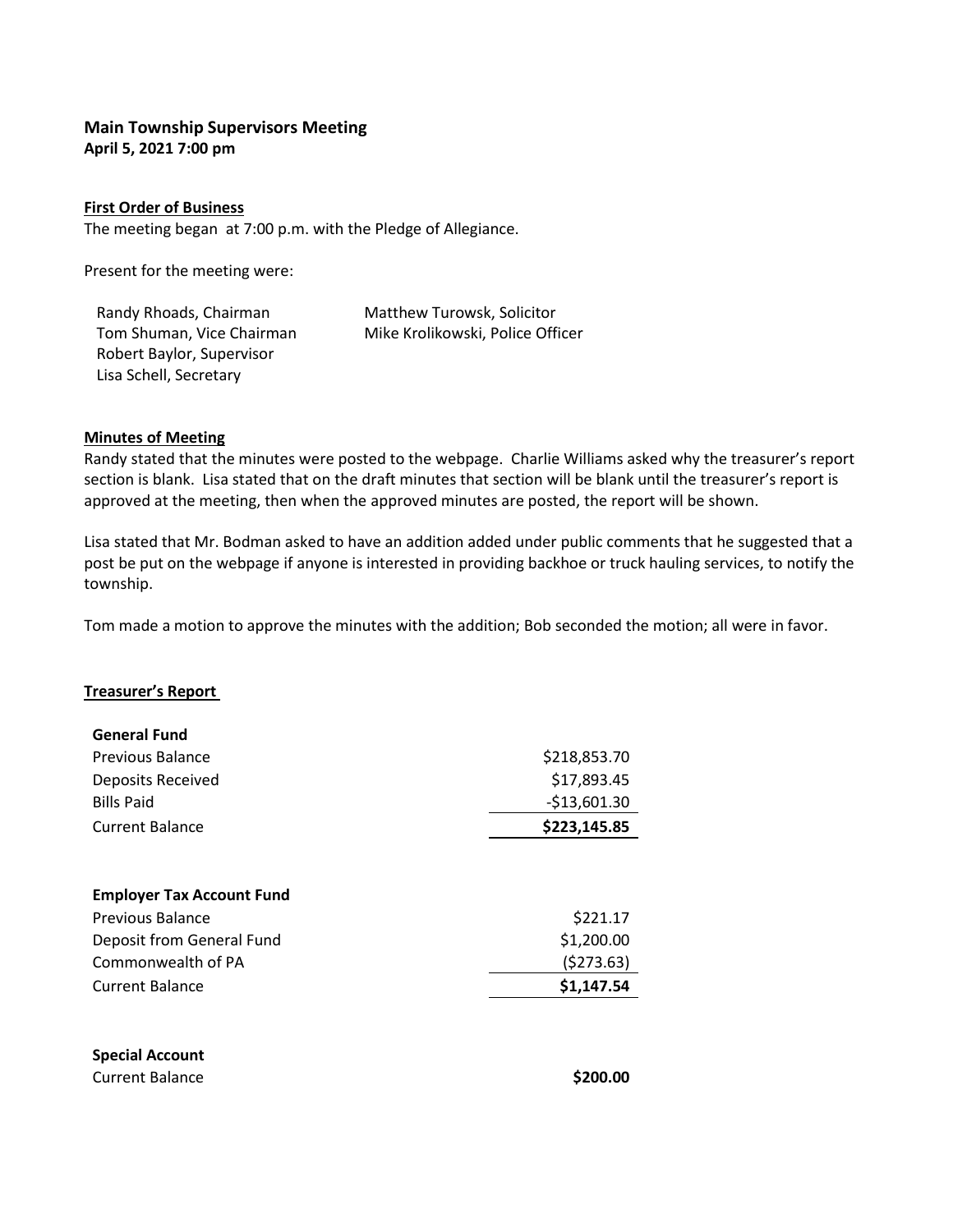| <b>Fire Tax Account</b> |               |
|-------------------------|---------------|
| Previous Balance        | \$19,954.70   |
| Deposit                 | \$0.00        |
| <b>Current Balance</b>  | \$19,954.70   |
|                         |               |
| <b>State Account</b>    |               |
| Previous Balance        | \$151,592.55  |
| Interest                | \$50.07       |
| Commonwealth of PA      | \$86,500.98   |
| American Rock Salt LLC  | (51,606.81)   |
| American Rock Salt LLC  | ( \$1,634.45) |
| <b>Current Balance</b>  | \$234,902.34  |

# **Public Comment**

Pam Bankes, 2203 Railroad Lane, and Lindsey Vandyke, 26 Fisher Run Road stated that they wanted to voice their concern about speeding on Fisher Run Road. They stated that cars are going up and coming down the hill very fast around the turn by their homes and do no stop at the stop signs at the bridge. Pam stated she is afraid to pull out of her driveway since they come down the hill and around the corner so quickly. Lindsey has two small children and is concerned for their safety. They were not sure there were even speed limit signs posted on the road. Lindsey is also concerned with her children walking across the bridge back and forth to the bus since drivers do not even stop to allow them to cross the bridge. They asked if some signs could be put up to slow drivers down. Charlie Williams stated that there is a blind child sign up by his house.

Mike Krolikowski stated that unfortunately the area by their home does not have enough of sight distance (300 ft) to run speed control at that location, but he stated if they can provide license plate numbers or descriptions of the vehicles, if they are local people, he will gladly talk to the drivers about obeying traffic control. Mike did note though that if he would write anyone up, it would be hard to hold up at the magistrate's office. He can also try sitting at the top of the hill so there is more visibility of police which may help with the situation.

Randy stated that they will also check if there are speed limit signs on the road and if not, they will order them and will have more police presence on that road when they are on duty, which will hopefully improve the situation.

Mr. Bodman asked Mike is there has been any update on the regionalized police force. Mike stated that he has not received any information regarding the regionalization, but from what he has heard, many police departments are not interested in becoming involved in the program and it would cost the departments more money. Mike also stated that the township would not gain any additional exposure than what the State Police provide now. Mike stated he feels that if the township would take part in a regionalized police force, they would lose some control over the police department as it is. Randy stated that since no paperwork was received by the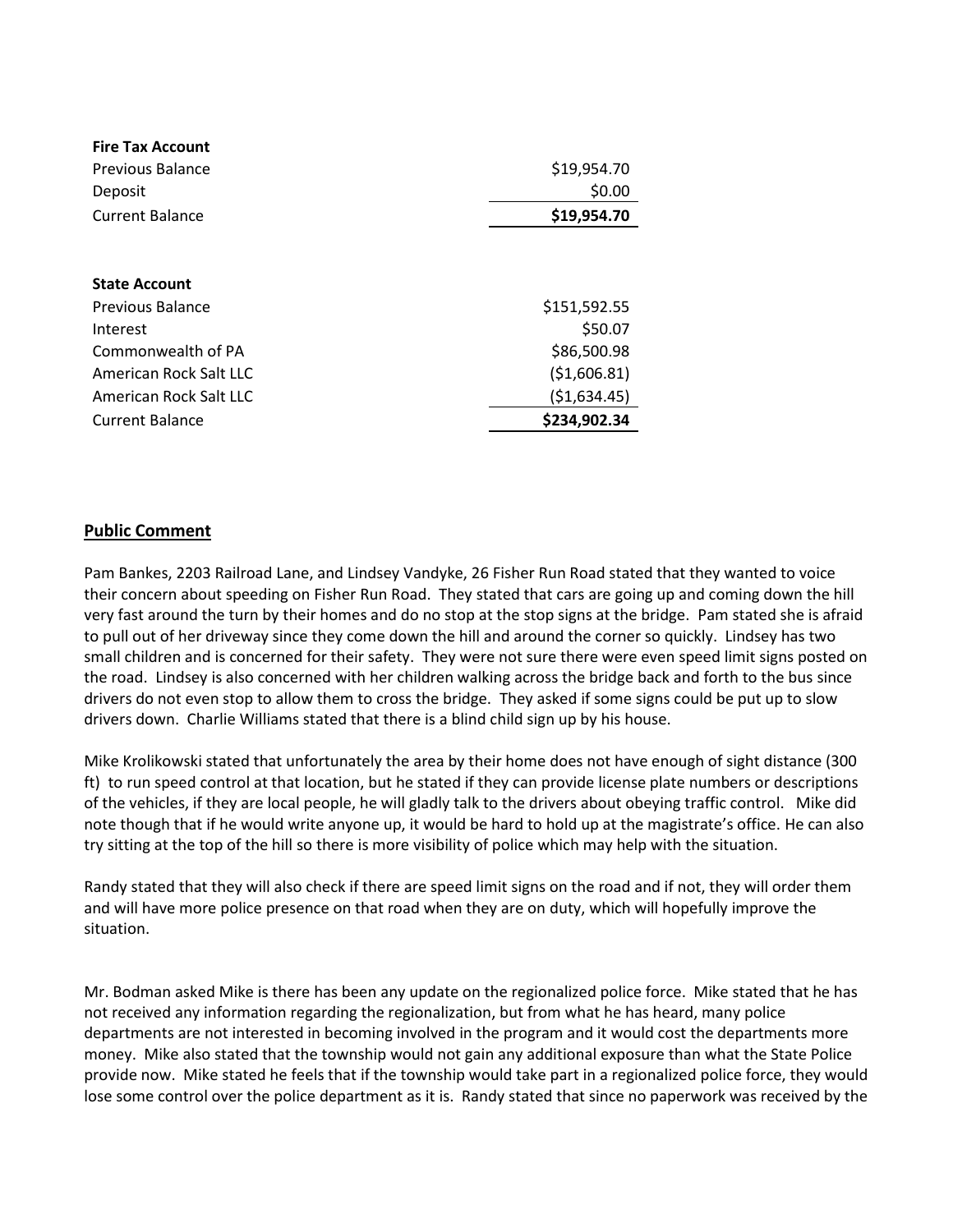township at this time and based on what Mike has heard, the township will just remain as is for now.

Charlie Williams stated he was surprised by Bobby Frey's resignation as supervisor, and he wanted to recognize him for his years of service to the township and Fire Co. He stated it takes a lot of work and commitment to be a supervisor and he wanted to thank Bobby for his years of service.

# **Old Business**

# **Tractors**

Randy stated that the Kubota tractor is back from CH Waltz and seems to be working fine. The cost of the second repair was \$8,025. The original estimate was between \$9,000 - \$9,500 so they provided some savings, but Randy was disappointed and felt they should have provided more credit. Randy also stated that since it seems to be working good now and they need to decide whether they want to keep it or trade it in on a new tractor.

# **White Ford Truck**

Randy stated the truck is still at Sunbury Motors for the repairs. The truck needs a transmission module which is on backorder. The part costs @ \$320 but they cannot get the part, but Ferro's found an after-market one for \$280.00 which they were going to order, but by the time they tried to order it was gone.

# **Basement Lights**

Randy stated that the work has been completed on the basement lights.

### **Chairlift**

Tom stated work was started at the building and noted that the engineer did not order the correct casing for the doors but the two guys doing the work are very talented and are filling them in as needed. All doors are now handicap accessible. The wheelchair lift is still on backorder for at least a month or so yet.

### **New Business**

### **2020 Auditors Report**

Lisa read the 2020 Auditors Report. Secretary/Treasurer: All records in excellent order Tax Collector: Tax papers were in good order Zoning: All paperwork in good order Police: Audited 2019 (delayed due to Covid) and 2020 citations; all were in good order

Tom made a motion to accept the 2020 Auditor's Report; Bob seconded the motion; all were in favor.

# **2021 Road Project**

Randy stated that he met with Steve Kehoe from PennDOT regarding this year's project and they have decided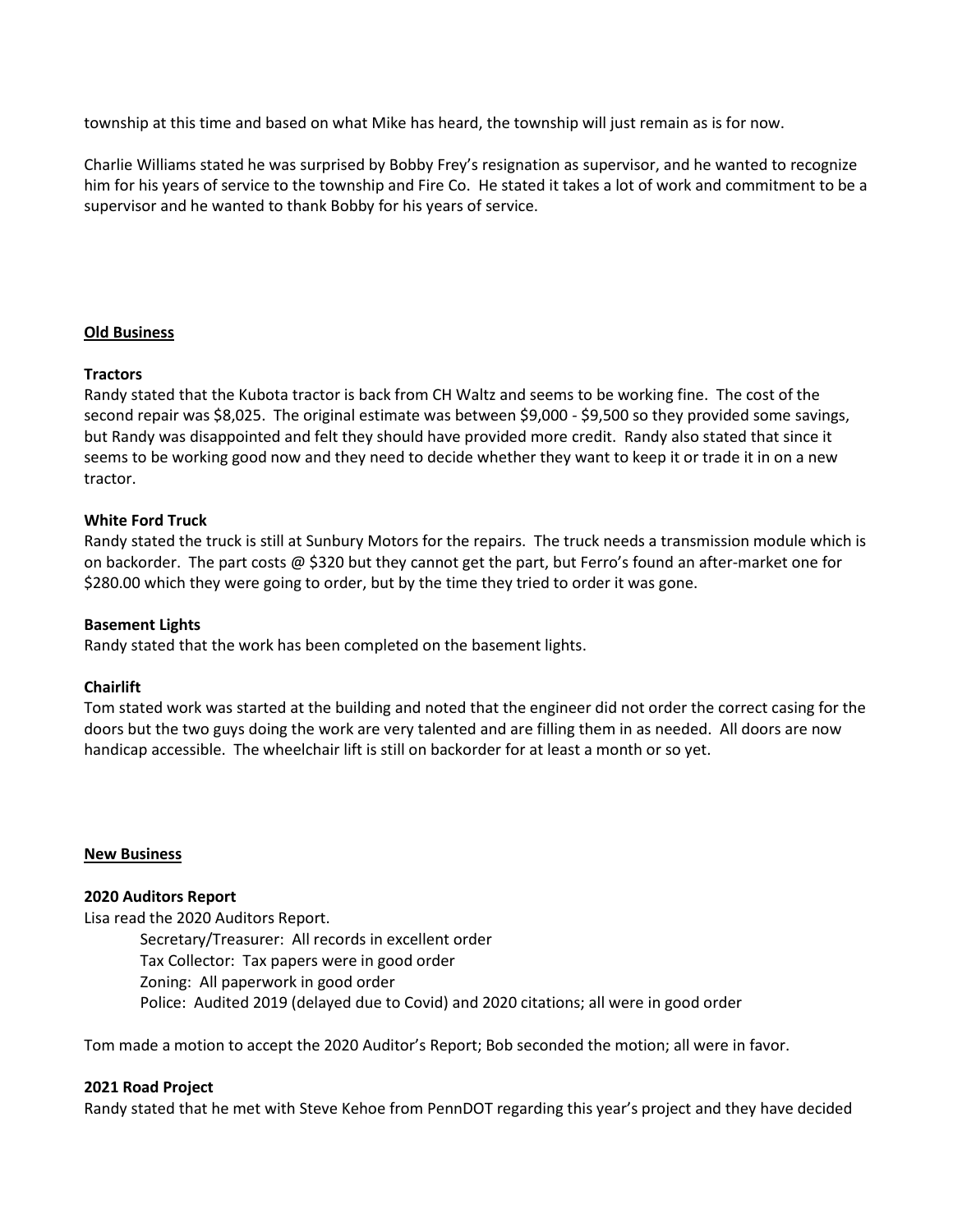to pave half of Mt. Pink. They are going to bid out from Mt. Pink to Church Road around the sharp turn at Faijal's. The state recommended paving the whole road; but they decided to do half this year and half of the road next year. The bid will be advertised this week and a special meeting will be held on April 19<sup>th</sup> at 6:00pm to open the bids. Lisa stated the reason for doing at a special meeting is so that the township could get the work scheduled with the contractor since they are getting backed up, and so the work could be completed before school went back in the fall. Randy also stated that blacktop is a little cheaper now and may go up in the next month or so.

Randy also stated that they are looking at replacing three pipes, two on Church Road and one on Mt. Pink which they will be getting quotes on as well.

Bob made a motion to proceed with the road project and pipe work for 2021; Tom seconded the motion; all were in favor.

# **Sewage Officer Report**

Lisa stated no report was received for the month.

# **Zoning/Construction Report**

Lisa read the February and March Zoning Reports.

**Zoning Permits** – No permits were issued in February or March

**Construction Permits** – No permits were issued in February or March

### **Zoning Reports**

260 Main/Mifflin Road – Being filed with magistrate. Final letter was not picked up 286 Main/Mifflin Road – Being filed with magistrate. Final letter was not picked up Contractor did not apply for permit at township building

Bob made a motion to accept the February and March zoning reports; Tom seconded the motion; all were in favor.

### **Police Report**

Mike read the police activity for the month of March:

Hours – Mike Krolikowski - 129.5 and Jennifer Alexander- 39.5 Miles Driven– 689 Non-Traffic Citations – 0 Traffic Citations – 10 Criminal Incidents – 0 Incidents - 49 Domestic – 1 Assault – 1  $PFA - 1$ 

Mike stated that Jeremy from County trained the officers on the new radio systems.